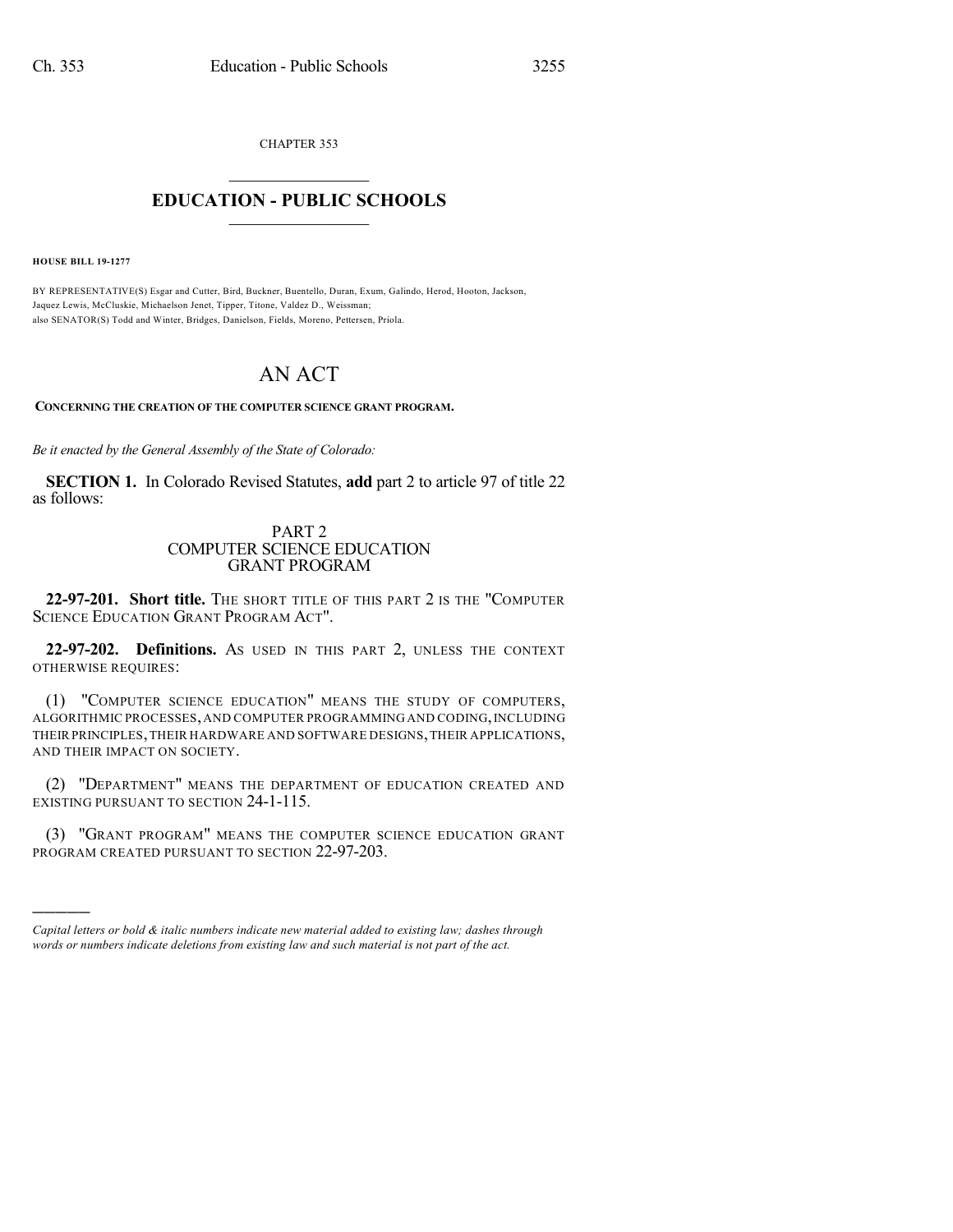(4) "PUBLIC SCHOOL"HAS THE SAME MEANING AS PROVIDED IN SECTION 22-1-101 AND INCLUDES, BUT IS NOT LIMITED TO, A DISTRICT CHARTER SCHOOL OR AN INSTITUTE CHARTER SCHOOL.

(5) "SCHOOL DISTRICT" MEANS A SCHOOL DISTRICT AUTHORIZED BY SECTION 15 OF ARTICLE IXOF THE STATE CONSTITUTION AND ORGANIZED PURSUANT TO ARTICLE 30 OF THIS TITLE 22. "SCHOOL DISTRICT" ALSO INCLUDES A BOARD OF COOPERATIVE SERVICES CREATED PURSUANT TO ARTICLE 5 OF THIS TITLE 22, IF IT IS OPERATING A PUBLIC SCHOOL; A DISTRICT CHARTER SCHOOL; AN INSTITUTE CHARTER SCHOOL; AND AN ONLINE SCHOOL, AS DEFINED IN SECTION 22-30.7-102 (9.5).

(6) "STATE BOARD" MEANS THE STATE BOARD OF EDUCATION CREATED AND EXISTING PURSUANT TO SECTION 1 OF ARTICLE IX OF THE STATE CONSTITUTION.

**22-97-203. Computer science education grant program - creation - rules legislativedeclaration.**(1) THERE IS CREATED IN THE DEPARTMENT THE COMPUTER SCIENCE EDUCATION GRANT PROGRAM TO PROVIDE MONEY TO PUBLIC SCHOOLS OR SCHOOL DISTRICTS IN ORDER TO INCREASE ENROLLMENT OR PARTICIPATION OF TRADITIONALLY UNDERREPRESENTED STUDENTS IN COMPUTER SCIENCE EDUCATION.

(2) THE DEPARTMENT SHALL ADMINISTER THE GRANT PROGRAM IN ACCORDANCE WITH STATE BOARD RULES. THE DEPARTMENT SHALL ACCEPT AND REVIEW GRANT APPLICATIONS RECEIVED FROM PUBLIC SCHOOLS OR SCHOOL DISTRICTS AND SHALL MAKE RECOMMENDATIONS TO THE STATE BOARD FOR THE AWARD OF GRANTS. IN MAKING ITS RECOMMENDATIONS,THE DEPARTMENT SHALL CONSIDER THE PRIORITIES CONTAINED IN SUBSECTION (4) OF THIS SECTION. THE STATE BOARD SHALL SELECT THE GRANT RECIPIENTS AND THE AMOUNT OF EACH GRANT.

(3) PURSUANT TO ARTICLE 4 OF TITLE 24, THE STATE BOARD SHALL PROMULGATE RULES NECESSARY FOR THE IMPLEMENTATION OF THE GRANT PROGRAM, INCLUDING RULES RELATING TO:

(a) THE APPLICATION PROCESS, INCLUDING APPLICATION REQUIREMENTS AND DEADLINES. THE APPLICATION PROCESS MUST INCLUDE, AT A MINIMUM:

(I) DATA REGARDING THE TOTAL NUMBER OF STUDENTS WHO ARE CURRENTLY ENROLLED OR PARTICIPATING IN COMPUTER SCIENCE EDUCATION ACTIVITIES OFFERED BY THE APPLICANT, IF ANY, DISAGGREGATED BASED ON:

(A) GENDER;

(B) RACE AND ETHNICITY;

(C) STUDENTS WHO ARE ENROLLED IN SPECIAL EDUCATION SERVICES OR PROGRAMS, AS DEFINED IN SECTION 22-20-103 (23);

(D) STUDENTS WHO ARE ENGLISH LANGUAGE LEARNERS, AS DEFINED IN SECTION 22-24-103 (4); AND

(E) STUDENTS WHO ARE ELIGIBLE FOR FREE OR REDUCED-COST LUNCH PURSUANT TO THE PROVISIONS OF THE FEDERAL "RICHARD B. RUSSELL NATIONAL SCHOOL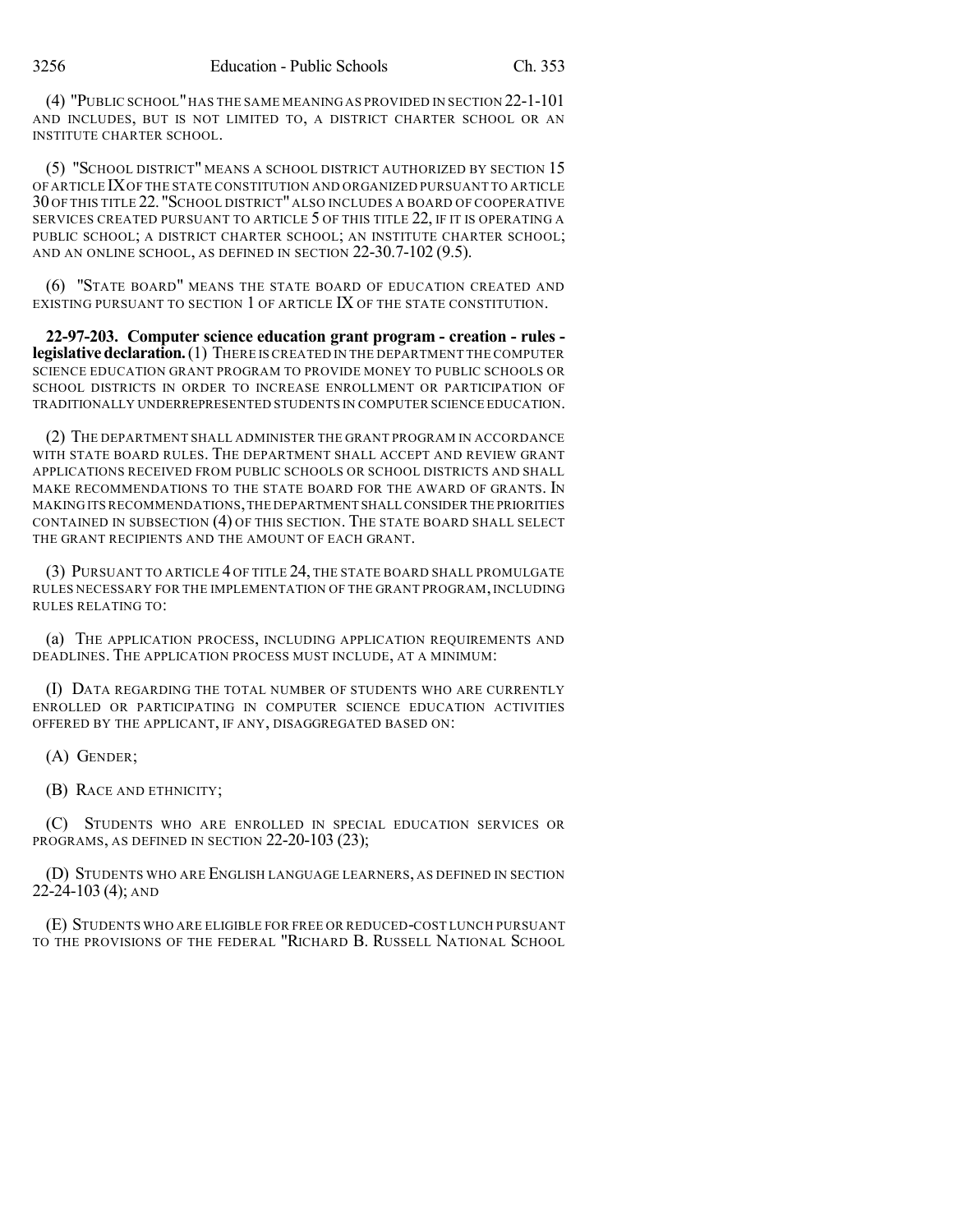LUNCH ACT", 42 U.S.C. SEC. 1751 ET SEQ.;

(II) A DESCRIPTION OF THE COMPUTER SCIENCE EDUCATION ACTIVITIES CURRENTLY OFFERED BY THE PUBLIC SCHOOL OR SCHOOL DISTRICT APPLICANT, IF ANY, INCLUDING WHETHER ANY ADVANCED PLACEMENT COMPUTER SCIENCE COURSES ARE OFFERED; AND

(III) A DESCRIPTION OF HOW TECHNOLOGY EQUIPMENT, INCLUDING BUT NOT LIMITED TO HARDWARE, SOFTWARE, OR ACCESSORIES, WILL BE USED TO INCREASE ENROLLMENT OR PARTICIPATION OF STUDENTS DESCRIBED IN SUBSECTION  $(3)(a)(I)$ OF THIS SECTION IN COMPUTER SCIENCE EDUCATION ACTIVITIES. A GRANT APPLICATION MUST NOT REQUEST MORE THAN FIFTY PERCENT OF THE TOTAL GRANT AWARD FOR TECHNOLOGY EQUIPMENT.

(b) CRITERIA FOR THE AWARD OF GRANTS, INCLUDING THE PRIORITIES FOR AWARDING GRANTS CONTAINED IN SUBSECTION (4) OF THIS SECTION;

(c) THE AMOUNT AND DURATION OF THE GRANTS; AND

(d) THE APPROVED USES OF THE GRANT.

(4) NOTWITHSTANDING SUBSECTION  $(3)(a)(I)$  OF THIS SECTION, IF A DEMOGRAPHIC CATEGORY DESCRIBED IN SUBSECTION  $(3)(a)(I)$  OF THIS SECTION CONTAINS FIVE OR FEWER STUDENTS,THAT NUMBER ON THE APPLICATION MUSTBE WITHHELD IN ORDER TO PROTECT THE IDENTITY OF THOSE STUDENTS.

(5) IN AWARDING GRANTS, THE STATE BOARD SHALL GIVE PRIORITY TO GRANT APPLICATIONS THAT:

(a) DEMONSTRATE HOW THE APPLICANT WILL USE THE GRANT TO SERVE:

(I) A HIGH-POVERTY STUDENT POPULATION;

(II) A HIGH PERCENTAGE OF MINORITY STUDENTS;

(III) STUDENTS IN RURAL AREAS; OR

(IV) A HIGH PERCENTAGE OF FEMALE STUDENTS;

(b) EXPOSE STUDENTS TO DIVERSE PROFESSIONALS WITHIN THE COMPUTER SCIENCE INDUSTRY; OR

(c) DEMONSTRATE A LOW NUMBER OF COMPUTER SCIENCE EDUCATION ACTIVITIES OFFERED IN THE PUBLIC SCHOOL OR SCHOOL DISTRICT, IF ANY.

(6) THE GENERAL ASSEMBLY SHALL APPROPRIATE TWO HUNDRED FIFTY THOUSAND DOLLARS EACH YEAR FOR THE 2020-21, 2021-22, AND 2022-23 FISCAL YEARS, FROM THE GENERAL FUND TO THE DEPARTMENT. THE DEPARTMENT SHALL DISTRIBUTE THE MONEY TO THE EDUCATION PROVIDERS THAT RECEIVE A GRANT.

**22-97-204. Reporting.** (1) NO LATER THAN OCTOBER 1, 2021, AND NO LATER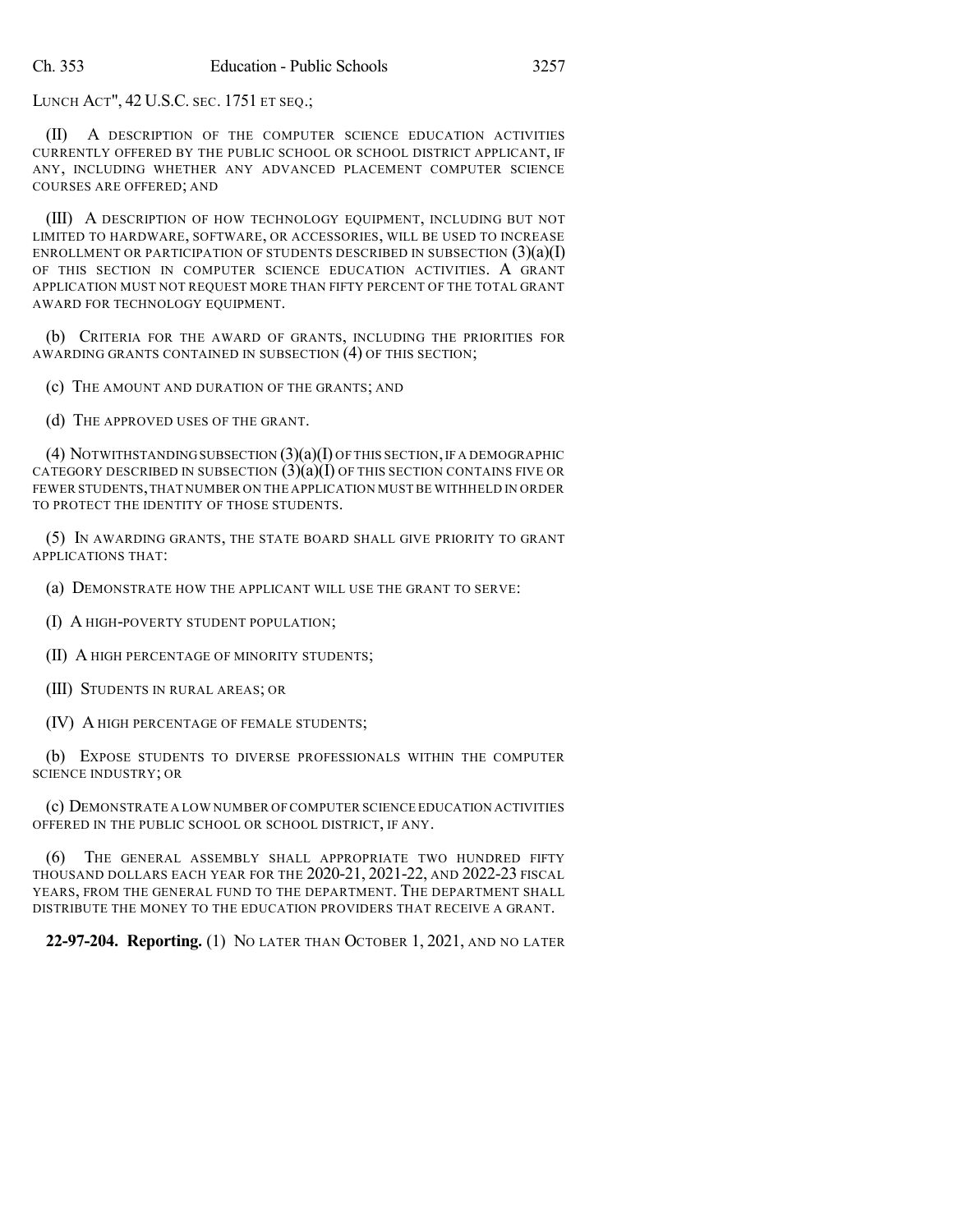THAN EACH OCTOBER 1 THEREAFTER, EACH GRANT RECIPIENT WHO WAS AWARDED A GRANT PURSUANT TO SECTION 22-97-203 DURING THE PREVIOUS SCHOOL YEAR SHALL SUBMIT A REPORT TO THE STATE BOARD.

(2) AT A MINIMUM, THE REPORT REQUIRED PURSUANT TO SUBSECTION (1) OF THIS SECTION MUST INCLUDE:

(a) THE TOTAL NUMBER OF ALL COMPUTER SCIENCE EDUCATION ACTIVITIES,WITH A DESCRIPTION OF THE COMPUTER SCIENCE PROGRAMS AND THE COMPUTER SCIENCE CURRICULUM COVERED;

(b) (I) THE TOTAL NUMBER OF STUDENTS WHO ARE ENROLLED IN THE COMPUTER SCIENCE EDUCATION ACTIVITIES OFFERED BY THE GRANT RECIPIENT, AND DISAGGREGATED BASED ON:

(A) GENDER;

(B) RACE AND ETHNICITY;

(C) STUDENTS WHO ARE ENROLLED IN SPECIAL EDUCATION SERVICES OR PROGRAMS, AS DEFINED IN SECTION 22-20-103 (23);

(D) STUDENTS WHO ARE ENGLISH LANGUAGE LEARNERS, AS DEFINED IN SECTION 22-24-103 (4); AND

(E) STUDENTS WHO ARE ELIGIBLE FOR FREE OR REDUCED-COST LUNCH PURSUANT TO THE PROVISIONS OF THE FEDERAL "RICHARD B. RUSSELL NATIONAL SCHOOL LUNCH ACT", 42 U.S.C. SEC. 1751 ET SEQ.

(II) NOTWITHSTANDING SUBSECTION (2)(b)(I) OF THIS SECTION, IF A DEMOGRAPHIC CATEGORY DESCRIBED IN SUBSECTION  $(2)(b)(I)$  OF THIS SECTION CONTAINS FIVE OR FEWER STUDENTS, THAT NUMBER ON THE REPORT MUST BE WITHHELD IN ORDER TO PROTECT THE IDENTITY OF THOSE STUDENTS.

(c) THE NUMBER OF STUDENTS WHO ENROLLED IN THE COMPUTER SCIENCE EDUCATION ACTIVITIES OFFERED BY THE GRANT RECIPIENT AND TOOK AN END-OF-COURSE ADVANCED PLACEMENT EXAM; AND

(d) THE NUMBER OF STUDENTS WHO ENROLLED IN THE COMPUTER SCIENCE EDUCATION ACTIVITIES OFFERED BY THE GRANT RECIPIENT AND SCORED THREE OR ABOVE ON AN END-OF-COURSE ADVANCED PLACEMENT EXAM.

(3) NO LATER THAN JANUARY 1, 2022, AND NO LATER THAN EACH JANUARY 1 THEREAFTER, THE DEPARTMENT SHALL PUBLISH A PUBLIC REPORT REGARDING THE GRANT PROGRAM.THE REPORT MUST INCLUDE, AT A MINIMUM,THE DATA REPORTED BY GRANT APPLICANTS, PURSUANT TO SECTION  $22-97-203$   $(3)(a)(I)$ , and the DATA REPORTED BY ALL GRANT RECIPIENTS, PURSUANT TO SUBSECTION  $(2)(a)$  of this SECTION.

**22-97-205. Repeal of part.** THIS PART 2 IS REPEALED, EFFECTIVE JULY 1, 2024.